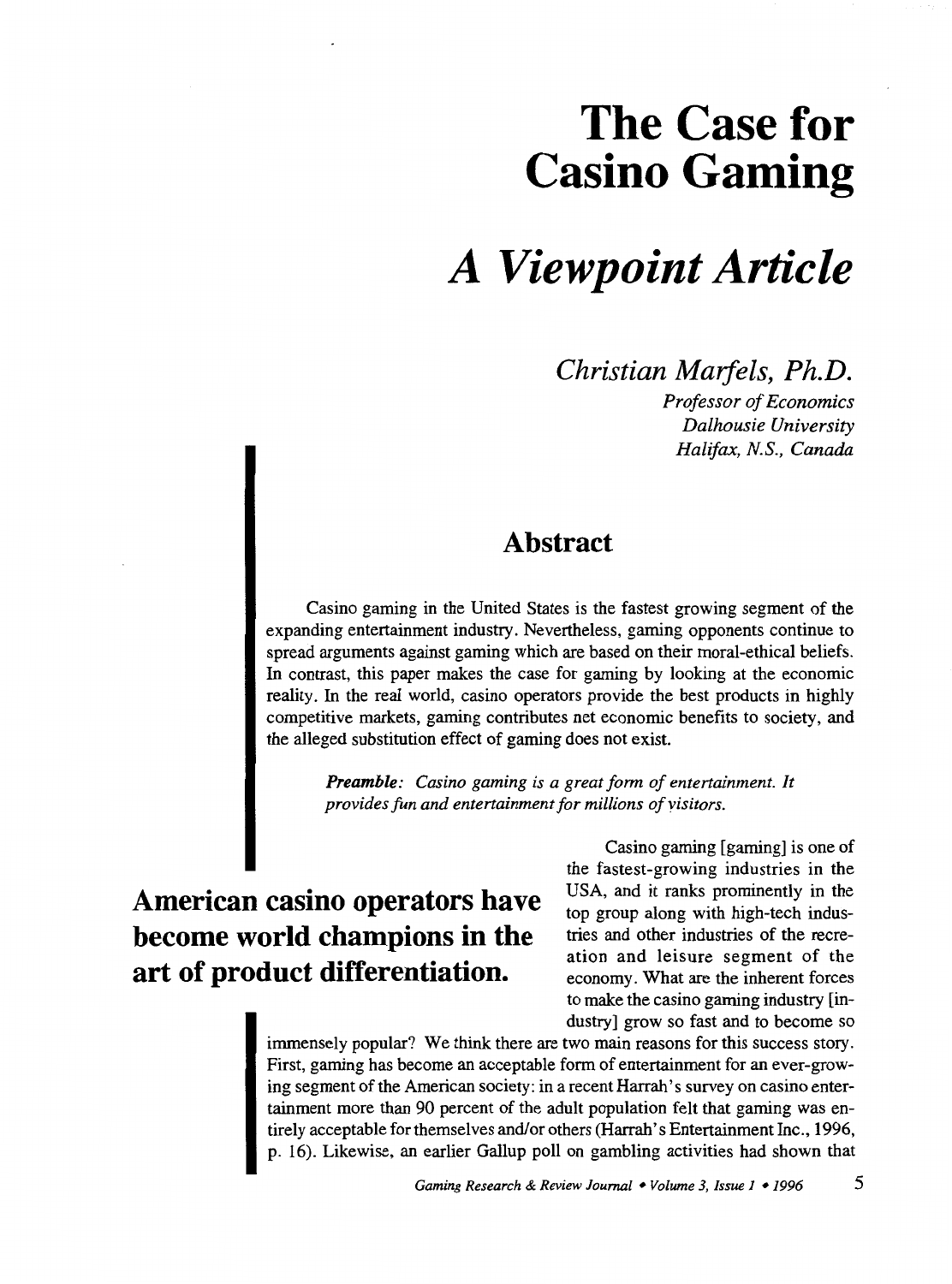casino attendance had increased from 12 percent to 21 percent of the survey respondents between 1982 and 1992 (McAneny, 1992, p. 6). It was an uphill battle for the industry to overcome the public's deep-rooted perception of wrongdoing and involvement of criminal elements in gaming. However, the transformation of the industry to the corporate form of operation during the past two decades and the tight regulatory network provided the breakthrough to the new era of gaming. Gaming corporations are accountable to their shareholders, they publish annual reports, and they are subject to the rules of the Securities and Exchange Commission. Furthermore, all gaming operations, corporate and noncorporate alike, are under the watchful eyes of the state gaming commissions. All of this had a beneficial impact on the industry that made it a respectable member of the recreation and leisure economy.

While enhancement of the image is important, providing a better product is equally important. The industry has done so, and it has done so in a way that is almost beyond imagination. The achievement of a better product can be regarded as the second pillar for the wide acceptance of gaming. Simply put, the customer is King in gaming. This is neither new nor uncommon. Many industries in the production and service economies make customers believe that they are special, but often this does not go beyond merely providing that perception. In casino gaming it is *reality.* In fact, casino operators try vigorously to provide a new meaning and dimension to customer service. To attract customers to their premises, American casino operators have become world champions in the art of product differentiation. They have to, because they are operating in an industry that has been frequently labeled as a "look-alike industry." Consequently, gaming corporations such as Caesars World (ITT), Circus Circus, MGM Grand, and Mirage Resorts have built themed properties on a grand scale that provide an immediate and distinct recognition; Harrah's Entertainment created a highly successful slogan "Where the Better People Play" in the 1980s that was, subsequently, replaced by "A Great Time. Every Time." for the value-oriented society of the 1990s and beyond; and, then, there is the industry's unique instrument of complimentaries as a marketing tool with the provision of free food, beverages, and accommodation on premises, and, above all, cash back for qualifying patrons.

Closely linked to the product-differentiation strategies is the competitive spirit of the industry. In fact, the competitive spirit is the foundation for product-differentiation strategies that, in tum, lead to the enhancement of competitiveness in the casino's ability to experience sustained growth of gaming revenues. Consequently, the competitive spirit of the industry yields a win-win scenario: players benefit from constant improvements in service quality and from better products, and casino operators become more efficient through competitive pressure.

Casinos do not operate in a vacuum; rather, they are an integral part of the socioeconomic fabric of the community. Chief among the many benefits of casino gaming is the direct employment effect: casinos as labor-intensive operations offer not only jobs but secure and long-term jobs, a rarity in an environment that is characterized by job cuts everywhere. Add to this the indirect employment effect through a casino's purchases of supplies and services. This effect can assume gargantuan proportions as can be exemplified by data from the Atlantic City market: in 1994, the twelve casinos bought a total of \$2.2 billion of supplies and services from other businesses, of which 42 percent was spent in surrounding Atlantic County (Casino Association of New Jersey, 1994, p. 8). To complete the economic impact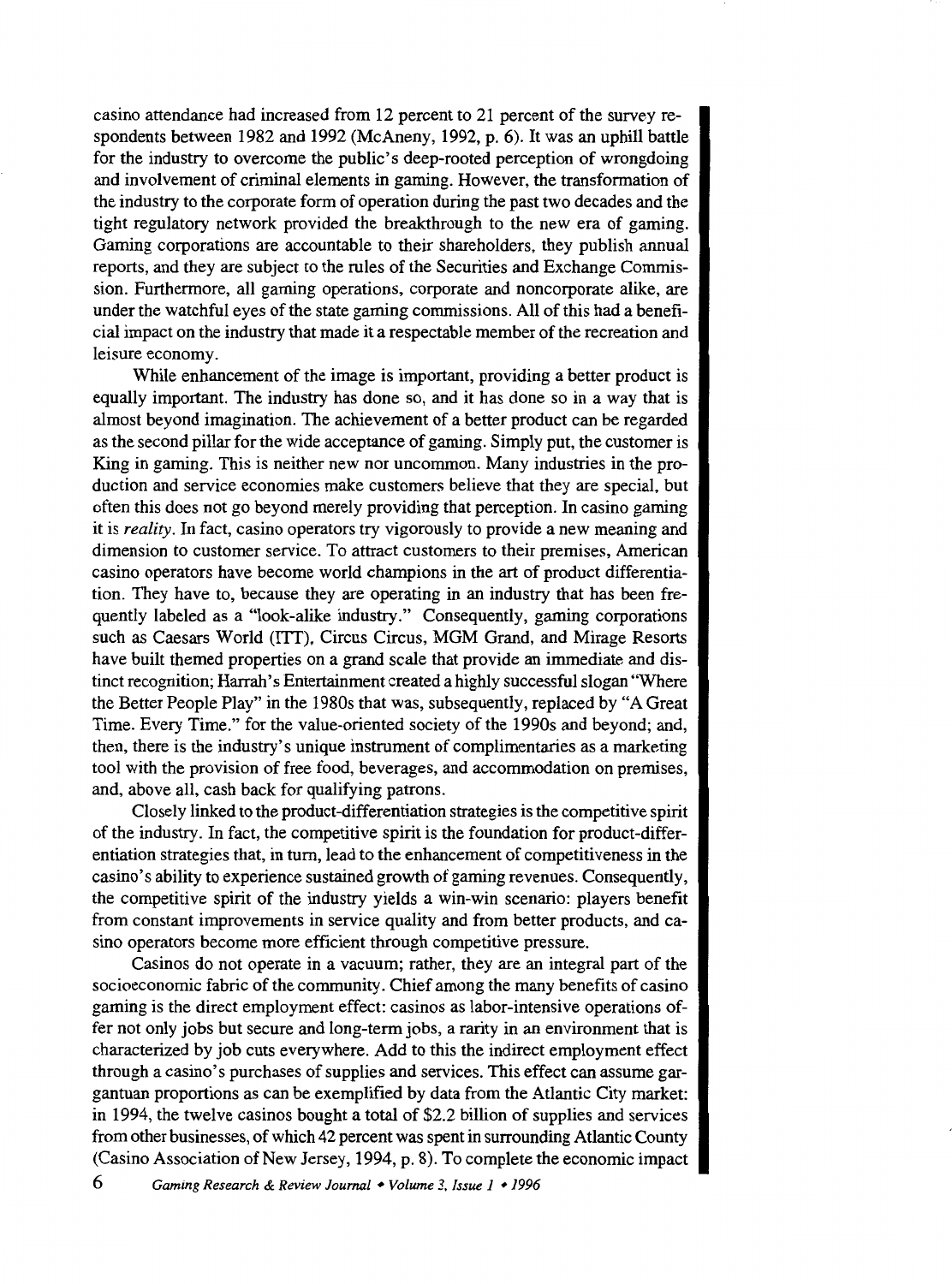#### *The Case for Casino Gaming*

there is the spillover effect from gaming tourists who patronize noncasino businesses in the casino's neighborhood and beyond. Where would Atlantic City be without gaming? Tunica? Deadwood, Black Hawk, Central City, and Cripple Creek?

Perhaps no other gaming market has generated more debate on whether or not gaming is an engine of economic development than has Atlantic City. The problem is that the proper perspective has become nebulous through the confusion of economic and sociodemographic phenomena. From an economic point of view, the industry has performed remarkably well when it is compared with the peer group of the 15largest casinos on the Las Vegas Strip. And all this in spite of the much stricter-- and costlier-- regulatory framework in New Jersey. Yes, there can be no doubt that Atlantic City would have vanished into oblivion without casino gaming. Today, it is very much on the map. Still, misconceptions abound about Atlantic City's gaming industry when claims are made that the industry has

**The costs of these externalities can only be estimated in terms of a willingness-to-pay scenario since there are no markets for clean air and a peaceful environment.** Started much earlier. In fact, if any-

brought more harm than good. As for the demographics, yes, the population of Atlantic City declined, and it may still decline further in the future. However, a closer inspection of the numbers reveals that the decline did not start in 1978 when gaming began, but thing, the exodus slowed after the

introduction of gaming: from 1970 to 1977, the city's population declined by 10.9 percent, from 1977 to 1980 by 5.8 percent, and from 1980 to 1990 by 5.5 percent. At the same time the population of Atlantic County increased substantially, *viz.* by 10.9 percent from 1970 to 1980, and by 15.6 percent from 1980 to 1990 (Casino Association of New Jersey, 1994, p. 9). The rising population for Atlantic County shows a net influx of residents who were attracted by the direct and indirect employment opportunities of the Atlantic City casinos. In this respect, it should be noted that more than 75 percent of the casino employees live in Atlantic County.

Another apparent misconception is the claim that casino gaming was harmful to small business is Atlantic City. This view was repeated in the 1994 Hearings on the Proliferation of Gambling before the House Committee on Small Business. For instance, mention was made that the number of restaurants had declined from 243 in 1977 to 146 in 1987 (Oleck, 1992, p. 112). This decline was squarely blamed on the presence of the casino industry with its low-priced food services as part of its marketing strategy. First of all, it is not clear whether the 1987 number includes restaurants in casinos. By February 1996, for example, there were 91 restaurants in casinos (A.C. Shorecast, 1996, pp. 13-16), which, by the way, are open to everyone. Furthermore, it must be borne in mind that the number of restaurants would have declined even without casinos because of the declining trends of the resident population, tourism, and business activity.

It would appear that the reasons for the less than sympathetic image of the Atlantic City gaming industry as portrayed by the press and the many critics have to be found in factors other than dollars and cents. The main problem with the Atlantic City experiment is that gaming was literally superimposed on a city in decline. The expectations that casino gaming would somehow revitalize the city in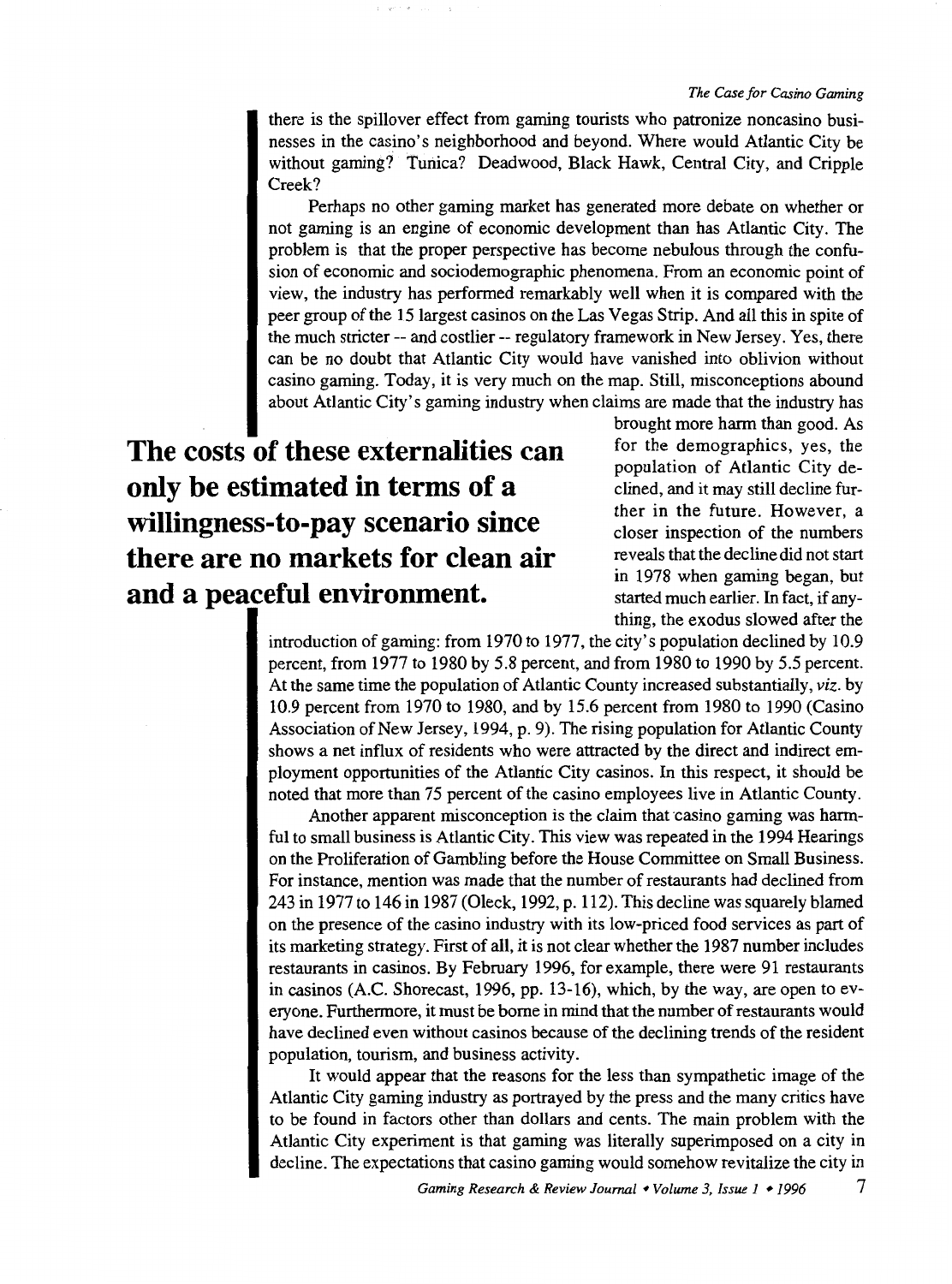the sense of bringing back the activity of the 1920s when visitors enjoyed the wonderful oceanside location and patronized numerous shops was simply misguided. It was misguided because the nature of casino gaming, American-style, is to keep patrons on premises by providing accommodation, food, entertainment, recreational facilities and, yes, gaming in the self-contained entity of a hotel-casino-resort complex. Casinos have to attract visitors, and lots of them. In 1994, on average, some 84,000 people arrived in Atlantic City by car or by bus every day (Casino Association of New Jersey, 1994, p.16). This is an enormous volume of traffic, and the loss of tranquillity, air pollution, and the increased road hazards are costs for local residents. However, the costs of these externalities can only be estimated in terms of a willingness-to-pay scenario since there are no markets for clean air and a peaceful environment. In contrast, the benefits from gaming can be measured. This is important since it must be remembered that an increased visitor volume means more economic activity for all businesses, casino and noncasino alike.

Casino gaming spread like a wildfire all across the USA in the early 1990s. Lately, this expansion has slowed and no new non-gaming states except Michigan have entered the gaming map. Should one be worried about the spread of gaming or the intense competition in some

## **The claim that one dollar spent in a casino is one dollar less for spending on other forms of entertainment is simply not substantiated by fact.**

markets? Certainly not. Competition is good for customers, and that is why economists prefer competitive markets. And there is more. Competition is also good for the market contestants. Competition enhances their skills, it sharpens their vision, and it keeps them alert to provide the latest and best products. In a word, they become more efficient. The competitive struggle to be better could be described as "Social Darwinism," a survival of the fittest scenario or as the Chicago School of Thought would have it, as "superior economic performance." Yes, there were the Dunes, the El Rancho, and the Main Street Station casinos in Las Vegas, just to mention a few. We said "there were" because their management did not read the signs properly, and they were eliminated. Likewise, the Sands in Las Vegas had to close because it was too old, and its age showed *vis-a-vis* the two state-of-the-art properties right across the street, *viz.* The Mirage and Treasure Island. And nobody would shed too many tears because the inefficient firm has no place in this vibrant industry. Rather, the industry needs visionaries like Steve Wynn, the CEO of Mirage Resorts. His company entered the coveted Top Ten of Fortune's "America's Most Admired Corporations" listing in 1996 side-by-side with luminaries such as Coca Cola, Rubbermaid, and Microsoft (Fortune, 1996). What an achievement for a gaming corporation! Steve Wynn is not alone in this dynamic industry, there are his equally-motivated peers and without them and their vision and farsightedness the industry would not be where it is today.

Does gaming create a net economic benefit? Of course it does. Why should it not do just that when *every* other industry in the production and service economies contributes its share to GDP. Like other industries, gaming generates income for hundreds of thousands of people through direct and indirect employment. This cannot be ignored. Or can it? A group of gaming opponents portrays a totally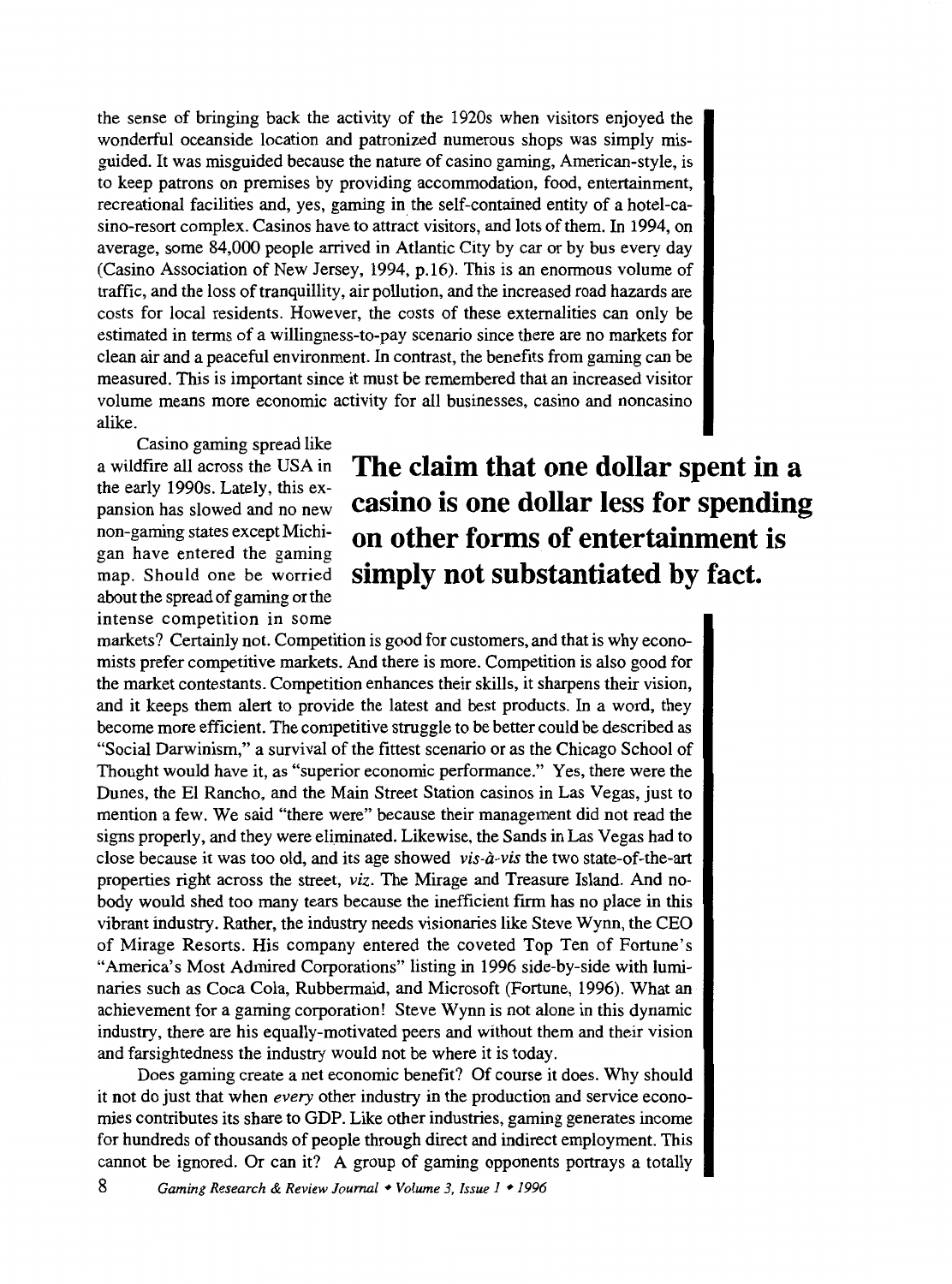different scenario where gaming creates more costs than benefits. How is that? Well, the "method" to achieve such a bizarre scenario is simple, if not simplistic: discount the benefits of gaming or make them appear negligible and overemphasize the costs of gaming. No, not the commercial costs of operating a casino but the "social costs." These costs refer mainly to problem gambling. Yes, problem gambling needs attention, and not only attention, but ways to prevent it. To be sure, problem gamblers who bet over their heads for a prolonged period are only a tiny fraction of the entire gaming population. However, the industry has always been committed to aggressively combat problem gambling. According to the motto " ... one person with a gambling problem is one too many" (American Gaming Association, 1996, p. 5), a wide range of measures have been established to meet problem gambling head-on which range from detection programs to toll-free numbers for help and counseling to the new industry-sponsored "National Center for Responsible Gaming" in Kansas City. It must be categorically stated that casino operators do not want problem gamblers on their premises. They know very well that problem gambling is an abuse of their product, and this abuse is an unwelcome intruder to the cherished philosophy of providing fun and entertainment. Claims by gaming opponents that casinos would somehow be reluctant to assist in the detection and prevention of problem gambling in order not to jeopardize the majority of the gaming revenues are nothing more than nasty innuendo. This issue has been addressed elsewhere, and will not be repeated here (Marfels, 1996). Clearly, the industry cannot be held responsible for an obvious abuse of its product beyond the aforementioned measures to prevent this abuse. However, as gaming opponents would have it, the "social costs" of gaming should also include the costs of prosecution and incarceration of those problem gamblers who commit fraud and embezzlement plus a host of indirect costs caused by the detrimental impact of problem gamblers' behavior on their own life and the lives of family members. This proposition is a misguided attempt to set a new standard. Nobody would suggest doing so with the beer and automobile industries in regard to drunk driving that may cause bodily harm not only to the driver but to innocent third parties as well. An automobile in the hands of a drunk driver is a potential time bomb, but the automobile industry should not and cannot be held responsible for this obvious abuse of their product. So, why should gaming be subjected to a higher standard? There is absolutely no justification since the higher standard is set by self-appointed moralists who want to impose their beliefs onto others, and who want to get rid of gaming altogether.

To further substantiate the presence of no economic benefit from gaming, opponents invoke the so-called "substitution effect." The introduction of casino gaming means that local gaming patrons spend less at local noncasino businesses in general and at other local entertainment businesses, such as movies, theater, music, and spectator sports in particular, or so the argumentation goes. This kind of thinking is just a wrong blend of moral-ethical beliefs and economic reality. The claim that one dollar spent in a casino is one dollar less for spending on other forms of entertainment is simply not substantiated by fact. If anything, the one dollar spent in a casino is *one dollar more* spent on entertainment. Casino gaming is a different form of entertainment, very different indeed. Consequently, it cannot be regarded as a substitute for other forms of entertainment. The substitution effect of gaming loses further momentum in view of rising discretionary consumer expenditures. Proponents of the substitution effect make the assumption that con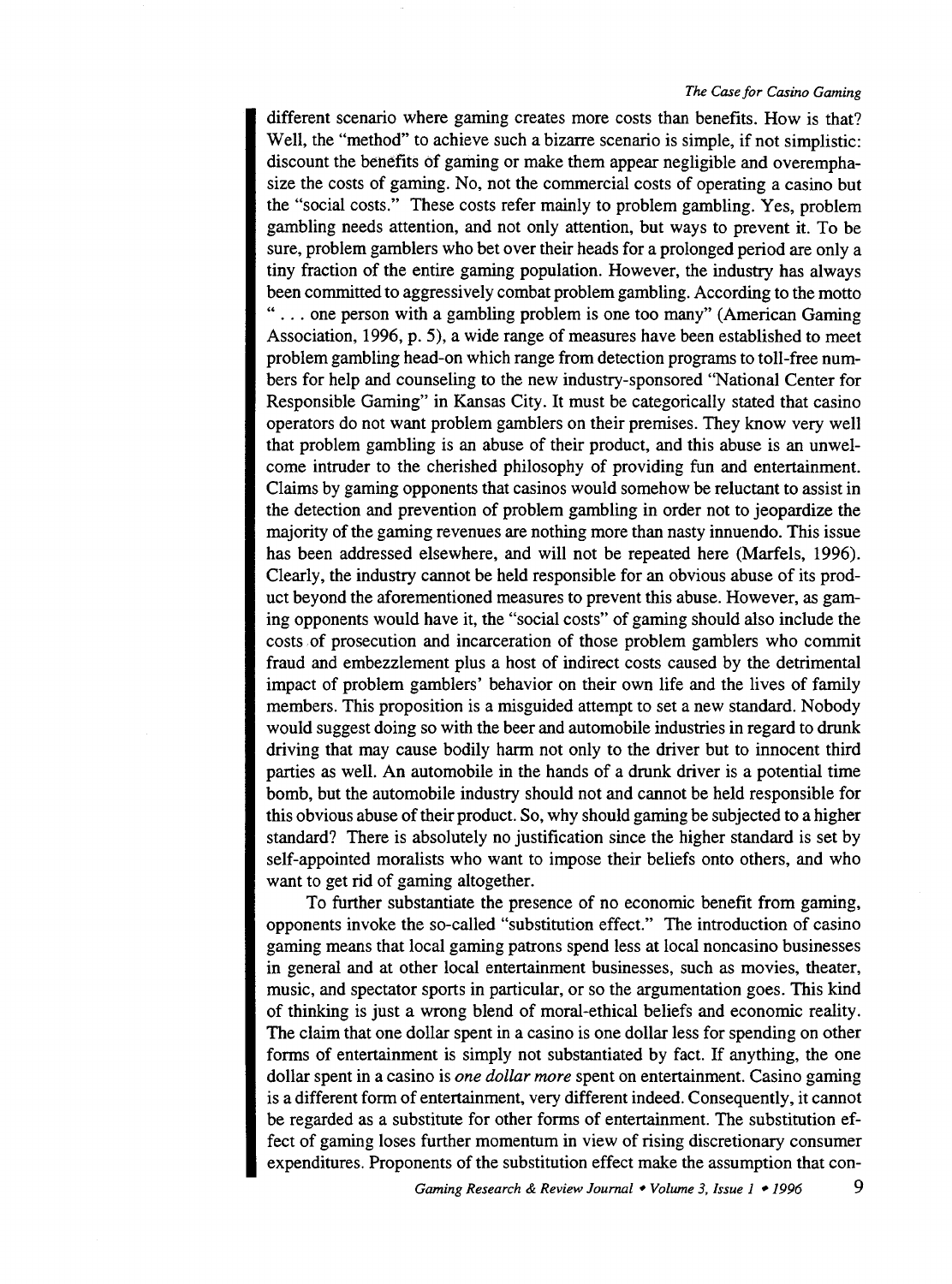sumer budgets are fixed over time. Thus, they conclude that the introduction of casino gaming cuts into an existing pie representing funds earmarked for entertainment. However, empirical evidence shows that this is not so; rather, the pie itself has grown, and it will grow further. With the growth of disposable incomes in the 1970s, 1980s and into the 1990s, consumers increased their discretionary expenditures, *i.e.,* spending on non-necessities, such as leisure and recreation. In the USA, the share of real disposable income spent on recreation and leisure increased from 10.3 percent in 1970 to 13 percent in 1993 that meant an additional spending power of \$270 billion (in 1987 dollars); at the same time, spending on food declined from 13 percent to 8.3 percent of real disposable income (The Promus Companies, 1995). Consequently, there are two factors involved in the dynamics of consumer spending patterns on recreation and leisure, *viz.,* the pie for the leisure economy keeps growing, and there are shifts among the segments of the leisure economy. To be sure, consumer expenditures for nearly all segments increased during the 1990-1995 period (Bear Steams, 1995, p. 8). All of which means "Yes, Virginia, casino gaming does create a net economic benefit."

What is in the cards? The industry is ready and prepared to meet the expectations of the value-oriented society of the 1990s and beyond. The equation for success in gaming is to attract players, and not only to attract them, but to make them come back again and again. To this end, casino operators are on a permanent search to make their establishments distinct from the competition. In this kind of buyers' market scenario customers become beneficiaries of an unprecedented form of entertainment. In the battle for player recognition and loyalty casino operators have to be permanent innovators, and the numbers prove that they are on the right track: all across the nation gaming markets have shown continuing growth of gaming revenues during the past three years with rates in the double digits for emerging markets and in the single digits for the two traditional markets of Nevada and Atlantic City.

Las Vegas needs to be singled out because it is the showcase of the gaming industry. Nowhere has gaming shown its capacity as a catalyst for economic development in a more convincing way than in the center of gravity of the Silver State. Increasing inter-market competition from the rapid spread of gaming has reinforced competitiveness and strength of the established operations. In fact, the industry has widened its scope of competitive efforts. Competition is no longer viewed as casino to casino, but as Robert Maxey, the former President of MGM Grand once put it; competition for the gaming industry is video games, spectator sports, and other leisure-time activities (New Jersey Casino Journal, 1995, p. 25).